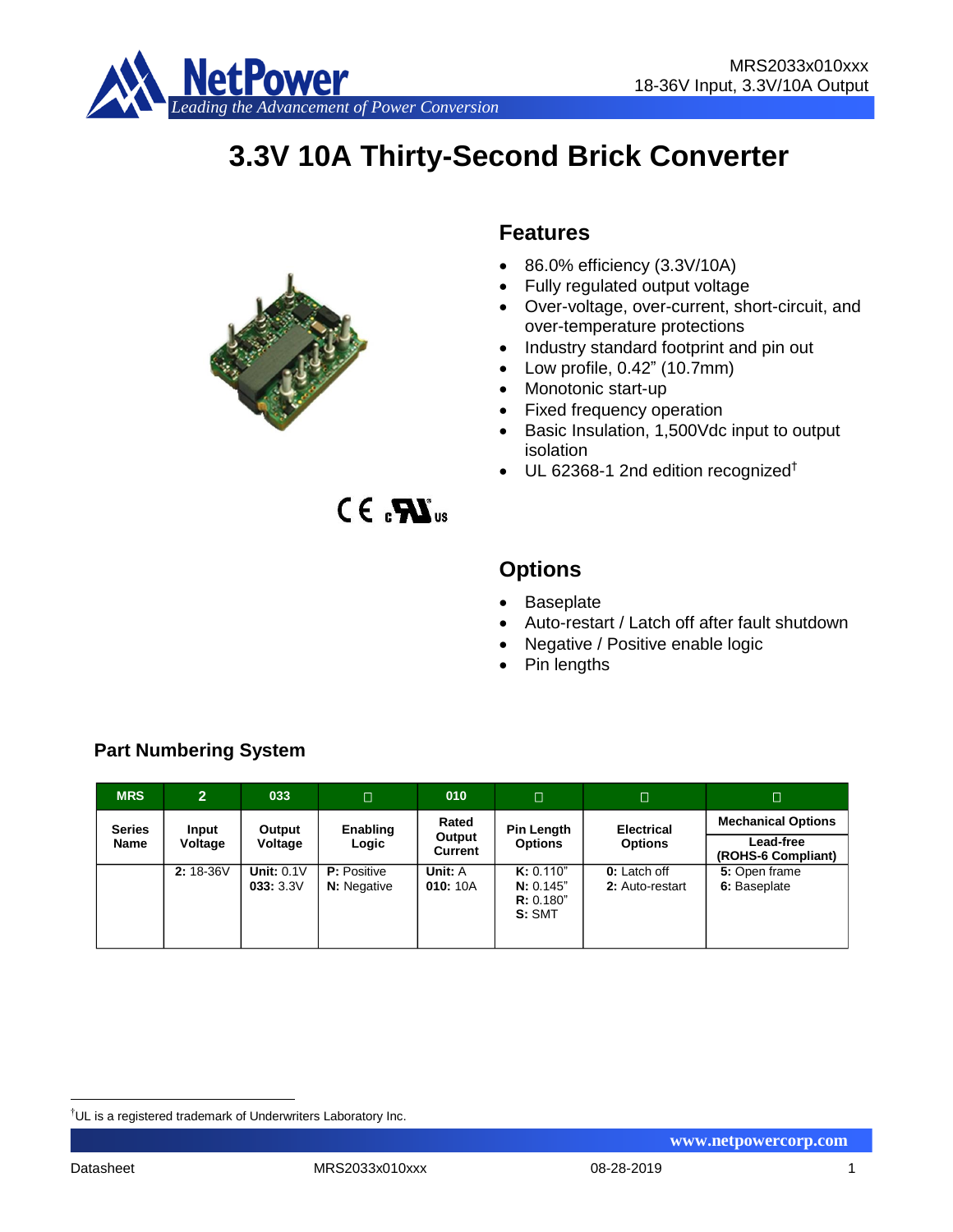

# **Absolute Maximum Rating**

Excessive stresses over these absolute maximum ratings can cause permanent damage to the converter. Operation should be limited to the conditions outlined under the Electrical Specification Section.

| <b>Parameter</b>                                                             | Min                      | <b>Max</b> | Unit |
|------------------------------------------------------------------------------|--------------------------|------------|------|
| Input Voltage (continuous)                                                   | $-0.5$                   | 40         | Vdc  |
| Input Voltage(<100ms, operating)                                             | $\overline{\phantom{0}}$ | 50         | Vdc  |
| Input Voltage (continuous, non-operating)                                    |                          | 50         | Vdc  |
| <b>Operating Ambient Temperature</b><br>(See Thermal Considerations section) | -40                      | $85*$      | °С   |
| Storage Temperature                                                          | -55                      | 125        | ົ∩   |

*\*Derating curves provided in this datasheet end at 85ºC ambient temperature. Operation above 85ºC ambient temperature is allowed provided the temperatures of the key components or the baseplate do not exceed the limit stated in the Thermal Considerations section.*

## **Electrical Specifications**

These specifications are valid over the converter's full range of input voltage, resistive load, and operating temperature unless noted otherwise.

#### **Input Specifications**

| <b>Parameter</b>                                                                         | <b>Min</b> | <b>Typical</b>           | <b>Max</b> | Unit   |
|------------------------------------------------------------------------------------------|------------|--------------------------|------------|--------|
| Input Voltage                                                                            | 18         | 24                       | 36         | Vdc    |
| Input Current                                                                            | <b>.</b>   | $\overline{\phantom{0}}$ | 5          | A      |
| Quiescent Input Current (typical Vin)                                                    |            | 80                       | 90         | mA     |
| <b>Standby Input Current</b>                                                             | -          | 8                        | 15         | mA     |
| Input Reflected-ripple Current, peak-to-peak<br>(5 Hz to 20 MHz, 12 µH source impedance) |            | 40                       |            | mA     |
| Input Ripple Rejection (120 Hz)                                                          |            | $-40$                    |            | dB     |
| Input Turn-on Voltage Threshold                                                          | 16.5       | 17                       | 18         | $\vee$ |
| Input Turn-off Voltage Threshold                                                         | 15         | 15.5                     | 16         |        |
| Input Voltage ON/OFF Hysteresis                                                          |            | 1.5                      |            | V      |

#### **Output Specifications**

| <b>Parameter</b>                                                                                                                                                                                  | <b>Min</b> | <b>Typical</b>       | <b>Max</b>        | Unit            |
|---------------------------------------------------------------------------------------------------------------------------------------------------------------------------------------------------|------------|----------------------|-------------------|-----------------|
| Output Voltage Set Point<br>(typical Vin; full load; $Ta = 25^{\circ}C$ )                                                                                                                         |            | 3.3                  |                   | Vdc             |
| <b>Output Voltage Set Point Accuracy</b><br>(typical Vin; full load; $Ta = 25^{\circ}C$ )                                                                                                         | $-1.5$     |                      | $+1.5$            | %V <sub>O</sub> |
| Output Voltage Set Point Accuracy (over all conditions)                                                                                                                                           | -3         |                      | $+3$              | %Vo             |
| <b>Output Regulation:</b><br>Line Regulation (full range input voltage, 1/2 full load)<br>Load Regulation(full range load, typical Vin)<br>Temperature (Ta = -40 $^{\circ}$ C to 85 $^{\circ}$ C) |            | 0.05<br>0.05<br>0.05 | 0.2<br>0.2<br>0.2 | %Vo             |
| Output Ripple and Noise Voltage<br>(Tested with 8x47µF ceramic output capacitors)<br><b>RMS</b><br>Peak-to-peak (20 MHz bandwidth, typical Vin)                                                   |            |                      | 15<br>40          | mVrms<br>mVp-p  |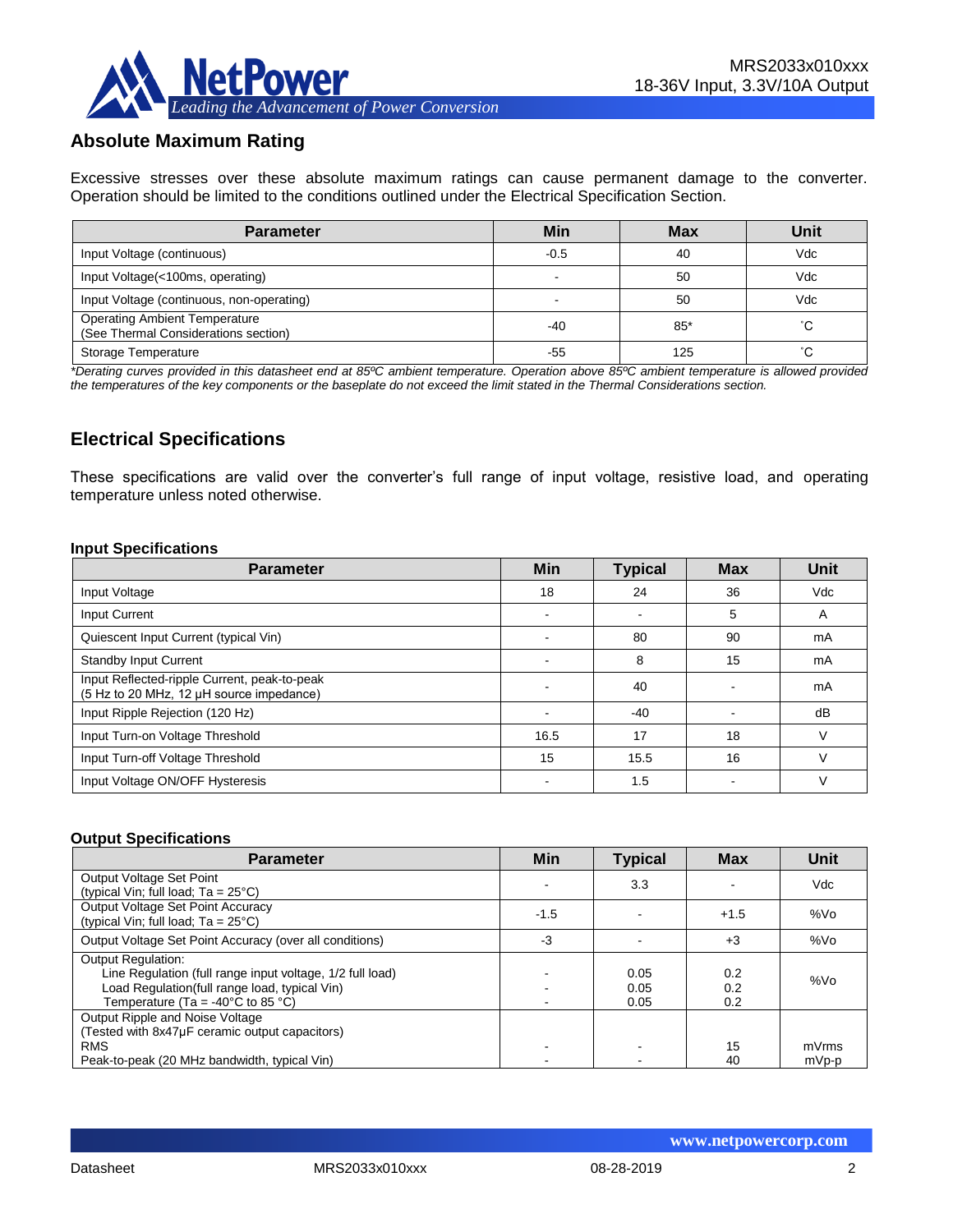

#### **Output Specifications (Continued)**

| <b>Parameter</b>                                                                                                                                                                       | <b>Min</b> | <b>Typical</b> | <b>Max</b> | <b>Unit</b>    |
|----------------------------------------------------------------------------------------------------------------------------------------------------------------------------------------|------------|----------------|------------|----------------|
| Output Ripple and Noise Voltage                                                                                                                                                        |            |                |            |                |
| (Tested without ceramic output capacitors)                                                                                                                                             |            |                |            |                |
| <b>RMS</b><br>Peak-to-peak (20 MHz bandwidth, typical Vin)                                                                                                                             |            |                | 50<br>150  | mVrms<br>mVp-p |
|                                                                                                                                                                                        |            |                |            |                |
| <b>Output Current</b>                                                                                                                                                                  | 0          |                | 10         | $\mathsf{A}$   |
| <b>Output Power</b>                                                                                                                                                                    | $\Omega$   |                | 33         | W              |
| Efficiency                                                                                                                                                                             |            | 86.0           |            | $\%$           |
| (typical Vin; full load, $Ta = 25^{\circ}C$ )                                                                                                                                          |            |                |            |                |
| <b>External Load Capacitance</b>                                                                                                                                                       | $\Omega$   |                | 2,700      | μF             |
| Startup Delay (from enabling to Vo reaching 10% of set point; typical Vin;<br>full load, $Ta = 25^{\circ}C$                                                                            | 3          | 4              | 5          | ms             |
| <b>Startup Time</b><br>(Vo from 10% to 90% of output set point; zero load, $Ta = 25^{\circ}C$ )                                                                                        | 6          | 8              | 10         | ms             |
| Output Over Current Protection Set Point (full load)                                                                                                                                   | 12         | 13             | 15         | A              |
| Output Over Voltage Protection Set Point (typical Vo)                                                                                                                                  | 4          | 4.5            | 5.2        | $\vee$         |
| <b>Output Ripple Frequency</b>                                                                                                                                                         | 270        | 310            | 350        | kHz            |
| Output Trim Range in % of typical Vo                                                                                                                                                   | 80         |                | 110        | %              |
| <b>Dynamic Response</b><br>(typical Vin; Ta = $25^{\circ}$ C; load transient 0.1A/ $\mu$ s,<br>Tested with 400µF external output capacitor)<br>Load step from 50% to 75% of full load: |            |                |            |                |
| Peak deviation                                                                                                                                                                         |            | 6              |            | %Vo            |
| Settling time (to 1% band of Vo set-point)                                                                                                                                             |            | 250            |            | μs             |
| Load step from 75% to 50% of full load                                                                                                                                                 |            |                |            |                |
| Peak deviation                                                                                                                                                                         |            | 6              |            | %Vo            |
| Settling time (to 1% band of Vo set-point)                                                                                                                                             |            | 250            |            | μs             |

#### **General Specifications**

| <b>Parameter</b>                                                                                                | Min | <b>Typical</b> | <b>Max</b> | <b>Unit</b>  |
|-----------------------------------------------------------------------------------------------------------------|-----|----------------|------------|--------------|
| Remote Enable                                                                                                   |     |                |            |              |
| Logic Low:                                                                                                      |     |                |            |              |
| $ION/OFF = 1.0mA$                                                                                               | 0   | $\sim$         | 1.2        |              |
| $VON/OFF = 0.0V$                                                                                                |     |                | 1.0        | mA           |
| Logic High:<br>$ION/OFF = 0.0µA$                                                                                | 3.5 |                | 15         |              |
| Leakage Current                                                                                                 |     |                | 50         | μA           |
| <b>Isolation Capacitance</b>                                                                                    |     | 1,200          |            | pF           |
| <b>Insulation Resistance</b>                                                                                    | 10  |                |            | $M\Omega$    |
| Calculated MTBF (Telecordia SR-332, 2011, Issue 3), full load, 40°C, 60%<br>upper confidence level, typical Vin |     | 11.6           |            | $10^6$ -hour |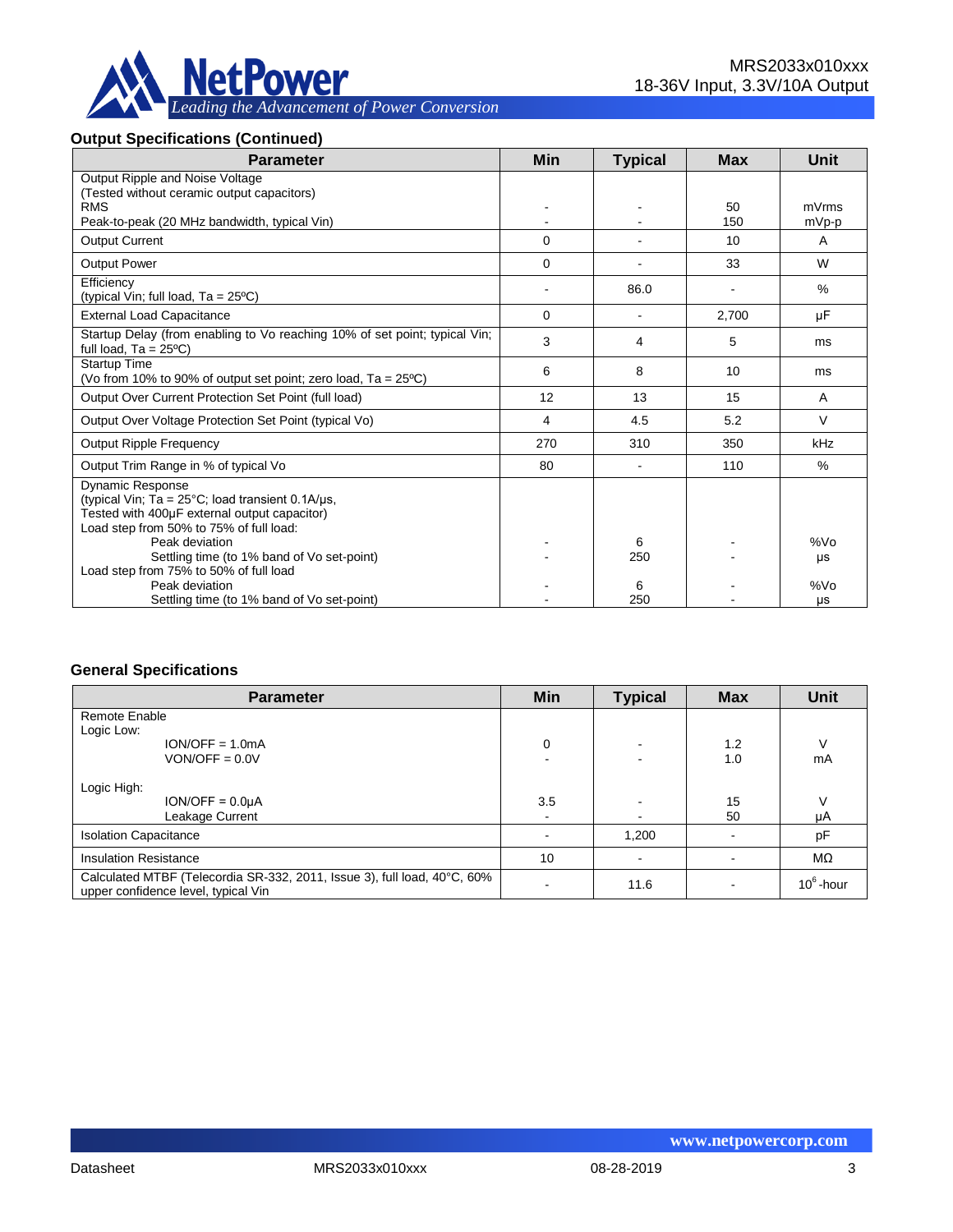

# **Characteristic Curves**



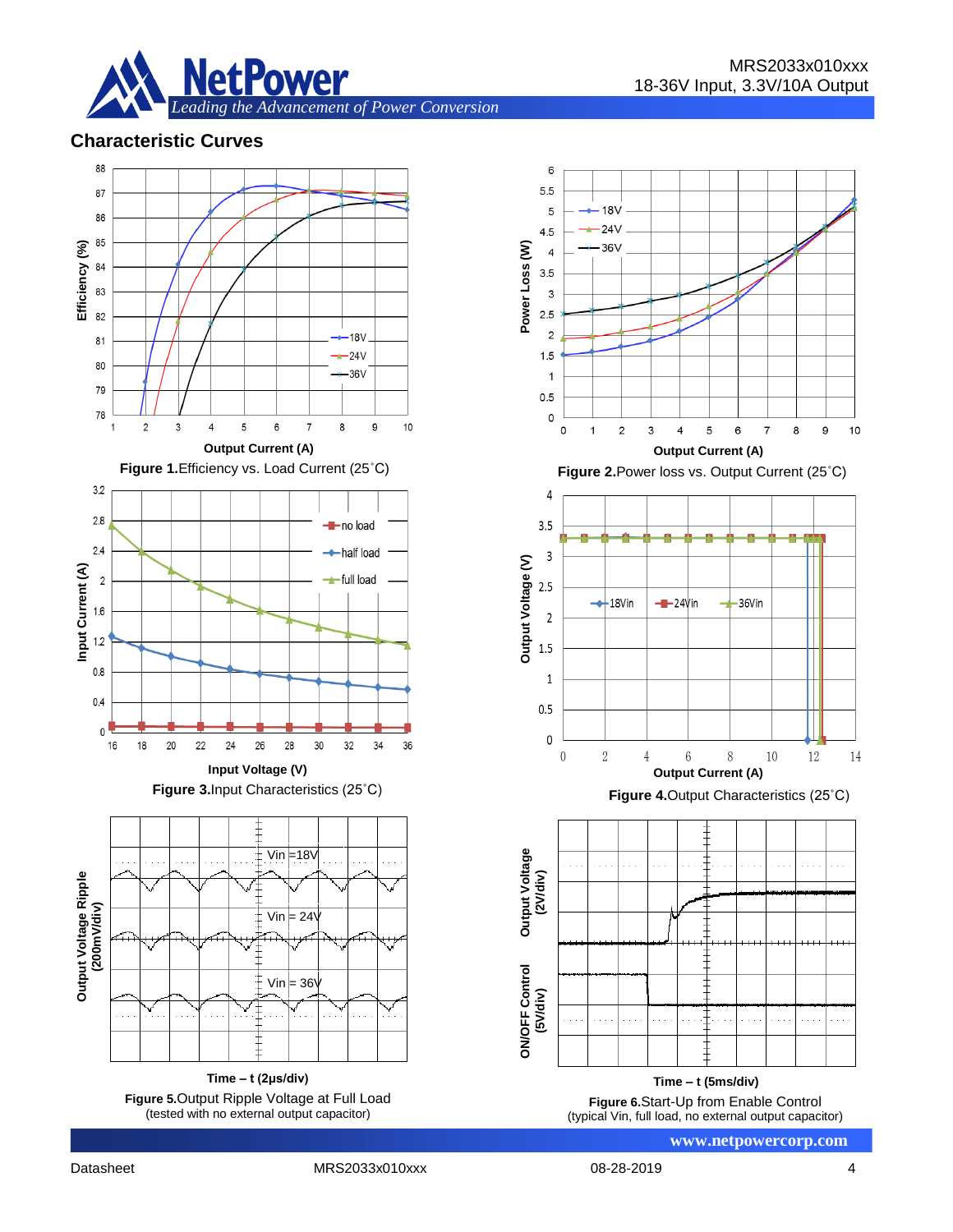

# **Output Voltage Output Voltage** (200mV/div) **(200mV/div) (5A/div)**

**Time – t (200μs/div)**

**Figure 7.**Transient Load Response (typical Vin, load current steps from 75% to 50% at a slew rate 0.1A/µs, tested with 400μF external output capacitor)



**Figure 9.**Current Derating Curve with Open Frame Direction 3 (Ref. Figure 10); typical Vin, soldered interface)



Output voltage<br>(200mV/div) **Output voltage (200mV/div) (5A/div) Output Current**

**Time – t (200μs/div)**

MRS2033x010xxx

18-36V Input, 3.3V/10A Output

**Figure 8.**Transient Load Response (typical Vin, load current steps from50% to 75% at a slew rate 0.1A/µs, tested with 400μF external output capacitor)



**Figure 10.**Thermal Image for Airflow Direction 3 (10A output, 55°C ambient, 200 LFM, typical Vin, Open frame unit)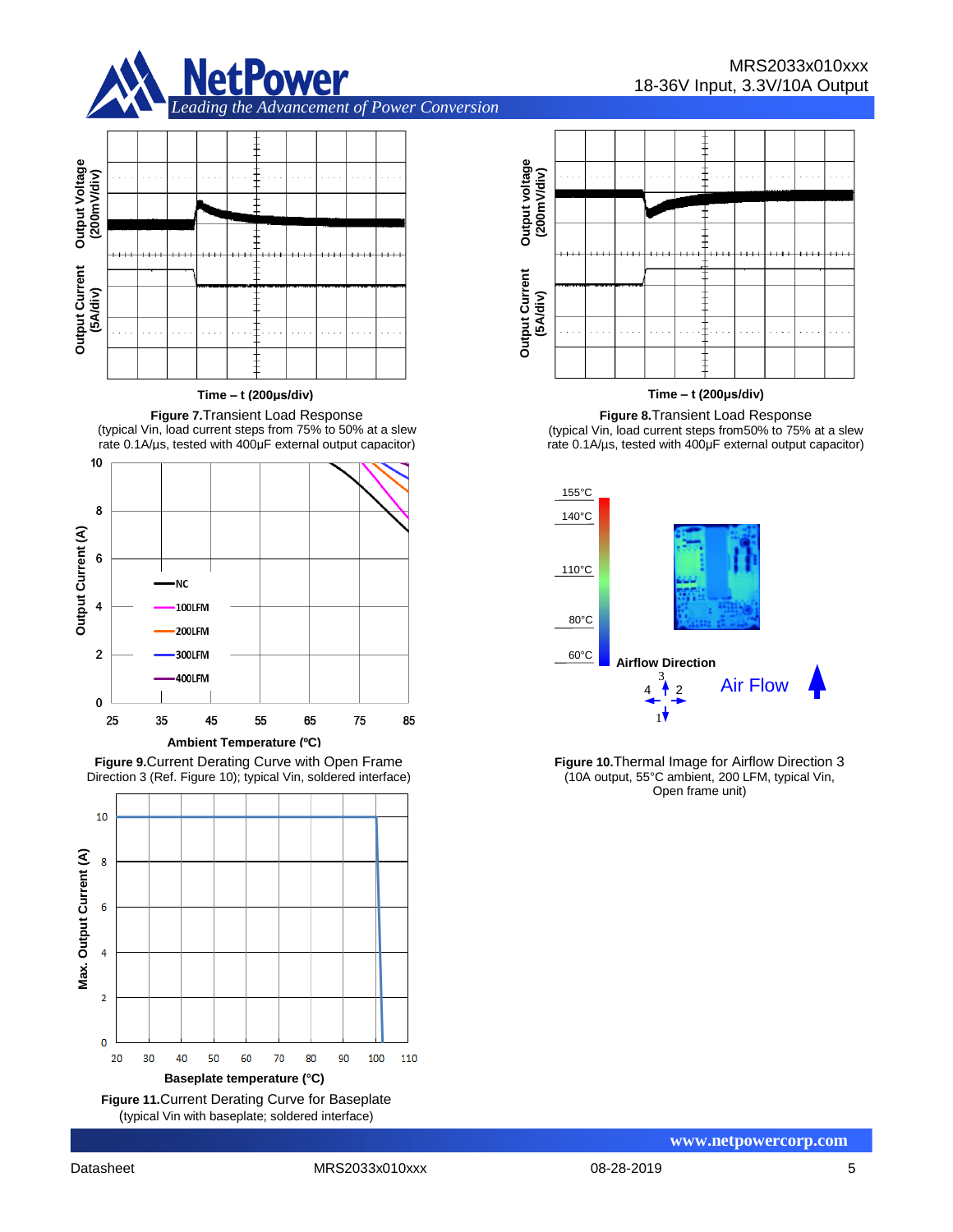

#### **Feature Descriptions**

#### **Remote ON/OFF**

The converter can be turned on and off by changing the voltage between the ON/OFF pin and Vin(-). The MRS2 Series of converters are available with factory selectable positive logic and negative logic.

For the negative control logic, the converter is ON when the ON/OFF pin is at a logic low level and OFF when the ON/OFF pin is at a logic high level. For the positive control logic, the converter is ON when the ON/OFF pin is at a logic high level and OFF when the ON/OFF pin is at a logic low level.

With the internal pull-up circuitry, a simple external switch between the ON/OFF pin and Vin(-) can control the converter. A few example circuits for controlling the ON/OFF pin are shown in Figures 12, 13 and 14.

The logic low level is from 0V to 1.2V and the maximum sink current during logic low is 1mA. The external switch must be capable of maintaining a logic-low level while sinking up to this current. The logic high level is from 3.5V to 15V. The converter has an internal pull-up circuit that ensures the ON/OFF pin at a high logic level when the leakage current at ON/OFF pin is no greater than 50μA.



**Figure 12.**Opto Coupler Enable Circuit



**Figure 13.**Open Collector Enable Circuit



**Figure 14.**Direct Logic Drive

#### **Remote SENSE**

The remote SENSE pins are used to sense the voltage at the load point to accurately regulate the load voltage and eliminate the impact of the voltage drop in the power distribution path.

SENSE (+) and SENSE (-) pins should be connected between the points where voltage regulation is desired. The voltage between the SENSE pins and the output pins must not exceed the smaller of 0.5V or 10% of typical output voltage.

[Vout (+) - Vout (-)] - [SENSE (+) - SENSE (-)] <MIN {0.5V, 10%Vo}

When remote sense is not used, the SENSE pins should be connected to their corresponding output pins. If the SENSE pins are left floating, the converter will deliver an output voltage slightly higher than its specified typical output voltage.

#### **Output Voltage Adjustment (Trim)**

The trim pin allows the user to adjust the output voltage set point. To increase the output voltage, anexternal resistor is connected between the TRIM pin and SENSE(+). To decrease the output voltage, an external resistor is connected between the TRIM pin and SENSE(-). The output voltage trim range is 80% to 110% of the specified typical output voltage.

The circuit configuration for trim down operation is shown in Figure 15. To decrease the output voltage, the value of the external resistor should be

$$
Rdown = \left(\frac{511}{\Delta} - 10.22\right)(k\Omega)
$$

**Where** 

$$
\Delta = \left(\frac{|Vnom - Vadj|}{Vnom}\right) \times 100
$$

And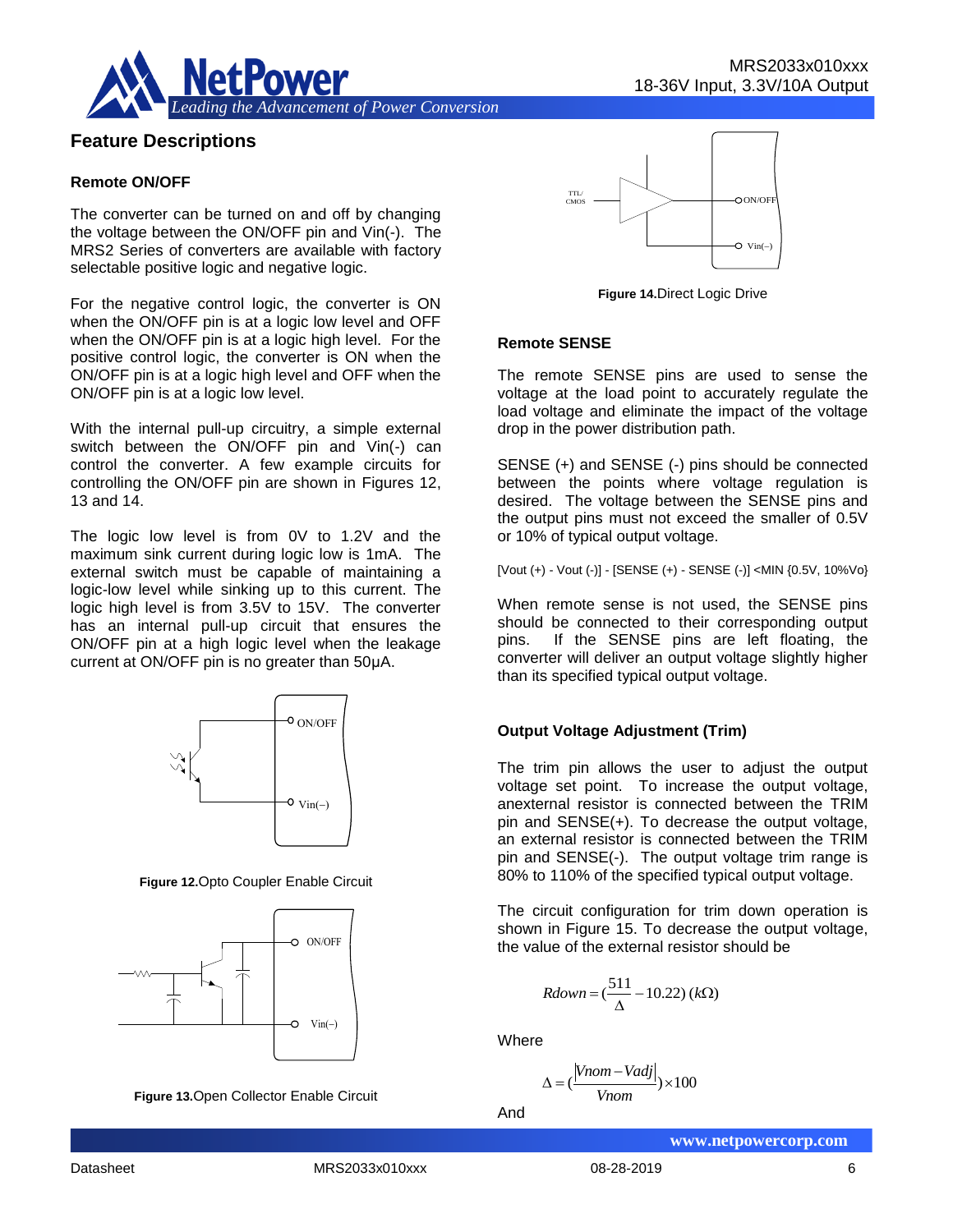

Vnom = Typical Output Voltage Vadj = Adjusted Output Voltage

The circuit configuration for trim up operation is shown in Figure 16.To increase the output voltage, the value of the resistor should be

$$
Rup = \left(\frac{5.11Vo(100 + \Delta)}{1.225\Delta} - \frac{511}{\Delta} - 10.22\right)(k\Omega)
$$

**Where** 

Vo = Typical Output Voltage

As the output voltage at the converter output terminals are higher than the specified typical level when using the trim up and/or remote sense functions, it is important to make sure that the output power does not exceed the maximum power rating given in the Specifications table.



**Figure 15.**Circuit to Decrease Output Voltage



**Figure 16.**Circuit to Increase Output Voltage

#### **Input Under-Voltage Lockout**

This feature prevents the converter from starting until the input voltage reaches the turn-on voltage threshold, and keeps the converter running until the input voltage falls below the turn-off voltage threshold. Both turn-on and turn-off voltage thresholds are defined in the Input Specifications table. The hysteresis prevents oscillations.

#### **Output Over-Current Protection (OCP)**

This converter can be ordered in either latch-off or auto-restart version upon OCP, OVP, and OTP.

With the latch-off version, the converter will latch off when the load current exceeds the limit. The converter can be restarted by toggling the ON/OFF switch or recycling the input voltage.

With the auto-restart version, the converter will operate in a hiccup mode (repeatedly try to restart) until the cause of the over-current condition is cleared.

#### **Output Over-Voltage Protection (OVP)**

With the latch-off version, the converter will latch off when the output voltage exceeds the limit. The converter can be restarted by toggling the ON/OFF switch or recycling the input voltage.

With the auto-restart version, the converter will operate in a hiccup mode (repeatedly try to restart) until the cause of the over-voltage condition is cleared.

#### **Over Temperature Protection (OTP)**

With the latch-off version, the converter will shut down and latch off if an over-temperature condition is detected. The converter has a temperature sensor located at a carefully selected position, which represents the thermal condition of key components of the converter. The thermal shutdown circuit is designed to turn the converter off when the temperature at the sensor reaches 120°C. The module can be restarted by toggling the ON/OFF switch or recycling the input voltage.

With the auto-restart version, the converter will resume operation after the converter cools down.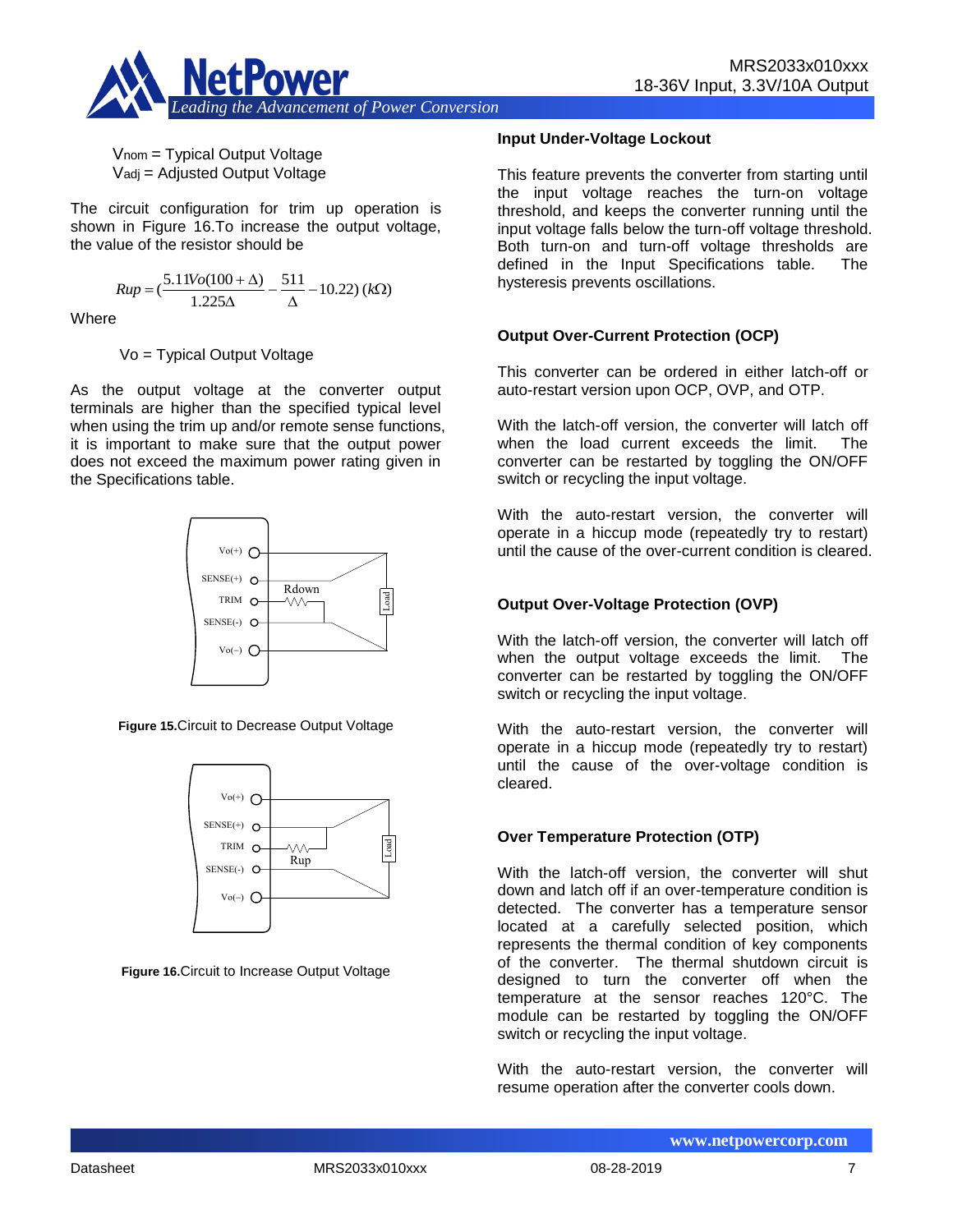

# **Design Considerations**

As with any DC/DC converter, the stability of the MRS2 converters may be compromised if the source impedance is too high or inductive. It's desirable to keep the input source ac-impedance as low as possible. Although the converters are designed to be stable without adding external input capacitors for typical source impedance, it is recommended to add 220 **uF** low ESR electrolytic capacitors at the input of the converter for each 100W output power, which reduces the potential negative impact of the source impedance on the converter stability. These electrolytic capacitors should have sufficient RMS current rating over the operating temperature range.

The converter is designed to be stable without additional output capacitors. To further reduce the output voltage ripple or improve the transient response, additional output capacitors are often used in applications. When additional output capacitors are used, a combination of ceramic capacitors and tantalum/polymer capacitors shall be used to provide good filtering while assuring the stability of the converter.

#### **Safety Considerations**

The MRS2 Series of converters is designed in accordance with EN 62368 Safety of Information Technology Equipment Including Electrical Equipment. The converters are recognized by UL in both USA and Canada to meet the requirements in UL 62368, Safety of Information Technology Equipment and applicable Canadian Safety Requirement, and ULc 62368. Flammability ratings of the PWB and plastic components in the converter meet 94V-0.

To protect the converter and the system, an input line fuse is highly recommended on the un-grounded input end.

# **Thermal Considerations**

The MRS2 Series of converters can operate in various thermal environments. Due to the high efficiency and optimal heat distribution, these converters exhibit excellent thermal performance.

The maximum allowable output power of any power

converter is usually determined by the electrical design and the maximum operating temperature of its components. The MRS2 Series of converters have been tested comprehensively under various conditions to generate the derating curves with the consideration for long term reliability.

The thermal derating curves are highly influenced by the test conditions. One of the critical variables is the interface method between the converter and the test fixture board. There is no standard method in the industry for the derating tests. Some suppliers use sockets to plug in the converter, while others solder the converter into the fixture board. It should be noted that these two methods produce significantly different results for a given converter. When the converter is soldered into the fixture board, the thermal performance of the converter is significantly improved compared to using sockets due to the reduction of the contact loss and the thermal impedance from the pins to the fixture board. Other factors affecting the results include the board spacing, construction (especially copper weight, holes and openings) of the fixture board and the spacing board, temperature measurement method and ambient temperature measurement point. The thermal derating curves in this datasheet are obtained using a PWB fixture board and a PWB spacing board with no opening, a board-to-board spacing of 1", and the converter is soldered to the test board with thermal relieves.

Note that the natural convection condition was measured at 0.05 m/s to 0.15 m/s (10ft./min. to 30 ft./min).

#### **Heat Transfer without a Baseplate**

With single-board DC/DC converter designs, convection heat transfer is the primary cooling means for converters without a baseplate. Therefore, airflow speed should be checked carefully for the intended operating environment. Increasing the airflow over the converter enhances the heat transfer via convection.

Figure 17 shows a recommended temperature monitoring point for open frame modules. For reliable operation, the temperature at this location should not continuously exceed 120 °C.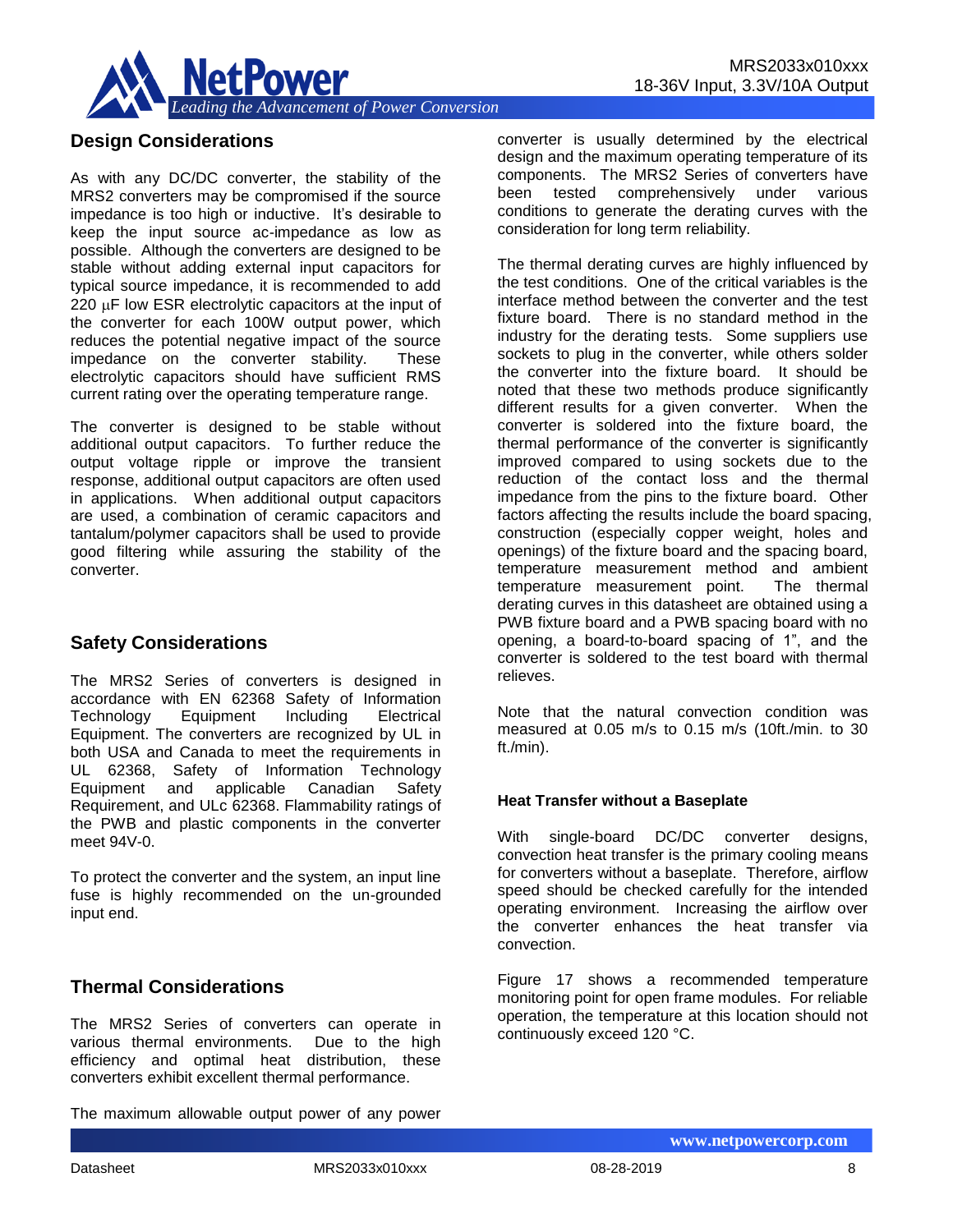



# **EMC Considerations**

The EMC performance of the converter is related to the layout and filtering design of the customer board. Careful layout and adequate filtering around the converter are important to confine noise generated by the switching actions in the converter and to optimize system EMC performance.

**Figure 17.**Temperature Monitoring Locations

#### **Heat Transfer with a Baseplate**

The MRS2 Series of converters has the option of using a baseplate for enhanced thermal performance.

The typical height of the converter with the baseplate option is 0.50''. The use of an additional heatsink or cold-plate can further improve the thermal performance of the converter.

For reliable operation, the baseplate temperature should not continuously exceed 100 °C.